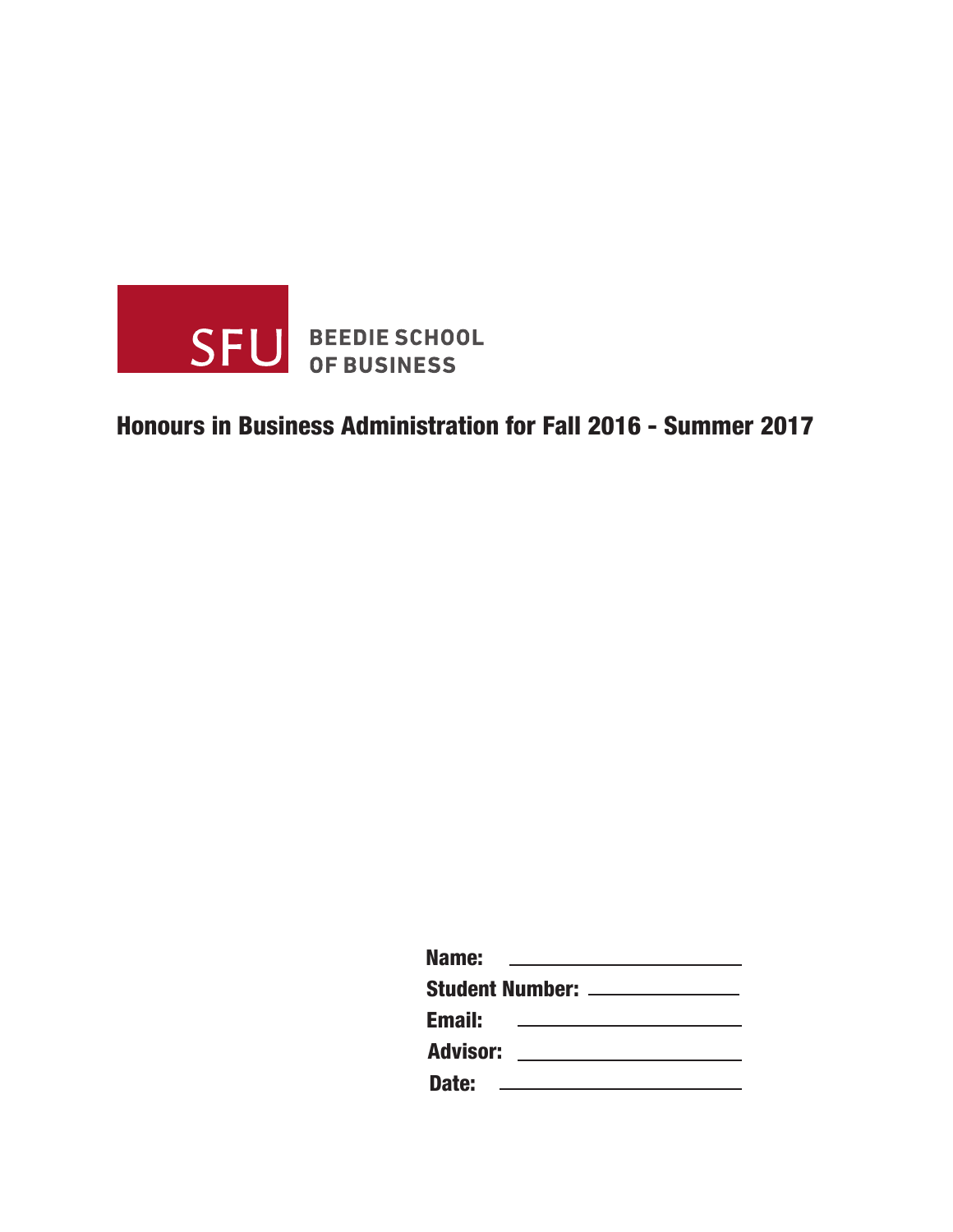Fall 2016- Summer 2017

## Honours in Business Administration Course Requirements

|                                                                                                                                                                                                                                                                                                                                                                                                                                                                                                                                                                                                                                                                                                                                                                                                                                   | Requirement Met                                                                                                                                                                                                                                                                                                                                                                                                                                                                                                                                                                                                         |                                                                                                                                                                                                                                                                                                                                                                                                                                                                                                                    | Requirement Met                                                                                                                                                                                                                                                                                                                                                                                                                                                                                                                                                                                                                                                                                                                                                                                                                                                                                                                                         |  |
|-----------------------------------------------------------------------------------------------------------------------------------------------------------------------------------------------------------------------------------------------------------------------------------------------------------------------------------------------------------------------------------------------------------------------------------------------------------------------------------------------------------------------------------------------------------------------------------------------------------------------------------------------------------------------------------------------------------------------------------------------------------------------------------------------------------------------------------|-------------------------------------------------------------------------------------------------------------------------------------------------------------------------------------------------------------------------------------------------------------------------------------------------------------------------------------------------------------------------------------------------------------------------------------------------------------------------------------------------------------------------------------------------------------------------------------------------------------------------|--------------------------------------------------------------------------------------------------------------------------------------------------------------------------------------------------------------------------------------------------------------------------------------------------------------------------------------------------------------------------------------------------------------------------------------------------------------------------------------------------------------------|---------------------------------------------------------------------------------------------------------------------------------------------------------------------------------------------------------------------------------------------------------------------------------------------------------------------------------------------------------------------------------------------------------------------------------------------------------------------------------------------------------------------------------------------------------------------------------------------------------------------------------------------------------------------------------------------------------------------------------------------------------------------------------------------------------------------------------------------------------------------------------------------------------------------------------------------------------|--|
| <b>Business Foundation Program (BFP)</b><br>Minimum 'C-' grade required                                                                                                                                                                                                                                                                                                                                                                                                                                                                                                                                                                                                                                                                                                                                                           |                                                                                                                                                                                                                                                                                                                                                                                                                                                                                                                                                                                                                         | <b>Grade Requirements</b><br>THe BBA requires the following grade point averages:                                                                                                                                                                                                                                                                                                                                                                                                                                  |                                                                                                                                                                                                                                                                                                                                                                                                                                                                                                                                                                                                                                                                                                                                                                                                                                                                                                                                                         |  |
| $\Box$ YES<br>Admit term Fall 2014 or later                                                                                                                                                                                                                                                                                                                                                                                                                                                                                                                                                                                                                                                                                                                                                                                       | $\Box$ NO                                                                                                                                                                                                                                                                                                                                                                                                                                                                                                                                                                                                               | Current cumulative GPA (min 3.00)                                                                                                                                                                                                                                                                                                                                                                                                                                                                                  |                                                                                                                                                                                                                                                                                                                                                                                                                                                                                                                                                                                                                                                                                                                                                                                                                                                                                                                                                         |  |
| BUS 201-3* (Students entering directly from high school)<br>BUS 202-3* (Students entering via internal / external transfer)                                                                                                                                                                                                                                                                                                                                                                                                                                                                                                                                                                                                                                                                                                       |                                                                                                                                                                                                                                                                                                                                                                                                                                                                                                                                                                                                                         | Current cumulative UDGPA (min 3.00<br>Current GPA on all BUS & BUEC courses (min 3.00)<br>Current GPA on all UD BUS & BUEC courses (min 3.00)                                                                                                                                                                                                                                                                                                                                                                      |                                                                                                                                                                                                                                                                                                                                                                                                                                                                                                                                                                                                                                                                                                                                                                                                                                                                                                                                                         |  |
| *Students must complete the Business Foundation Program within their<br>first term at the Beedie School of Business.                                                                                                                                                                                                                                                                                                                                                                                                                                                                                                                                                                                                                                                                                                              |                                                                                                                                                                                                                                                                                                                                                                                                                                                                                                                                                                                                                         | into all 300 and 400 level business courses.                                                                                                                                                                                                                                                                                                                                                                                                                                                                       | The Beedie School of Business requires a minimum 2.40 CGPA for entry                                                                                                                                                                                                                                                                                                                                                                                                                                                                                                                                                                                                                                                                                                                                                                                                                                                                                    |  |
| Requirement Met                                                                                                                                                                                                                                                                                                                                                                                                                                                                                                                                                                                                                                                                                                                                                                                                                   |                                                                                                                                                                                                                                                                                                                                                                                                                                                                                                                                                                                                                         | Requirement Met                                                                                                                                                                                                                                                                                                                                                                                                                                                                                                    |                                                                                                                                                                                                                                                                                                                                                                                                                                                                                                                                                                                                                                                                                                                                                                                                                                                                                                                                                         |  |
| <b>Lower Division Requirements</b><br>Minimum 'C-' grade required<br>BUEC 232-4 (or STAT 270) ____<br>BUS 207-3 (or ECON 201/ECON 301) __<br><b>BUS 237-3</b><br><b>BUS 251-3</b><br><b>BUS 254-3</b><br><b>BUS 272-3</b><br>ECON 103-4<br><b>ECON 105-4</b><br>MATH 157-3 (or MATH 150/151/154).<br>And any two of*:<br>ENGL 111W-3 _____ PHIL 105-3<br>ENGL 112W-3 ____ PHIL 100W-3 ___<br>ENGL 113W-3 ____ PHIL 120W-3 ___<br>ENGL 114W-3 ____ WL 101W-3 ___<br>ENGL 115W-3 ____ WL 103W-3 ___<br>ENGL 199W-3 _____ WL 104W-3 __<br>*Any one, but not more than one of these courses<br>may be replaced by any three unspecified transfer<br>units in English or in ENGL-Writing at the 100- or<br>200- level. We will also accept the following<br>courses: Engl 101, Engl 102, Engl 103, Engl 104,<br>Engl 105 and Phil XX1. | Minimum 'C-' grade required<br>W & Q requirements may be satisfied by completion of<br>are elective courses (i.e. non-BUS, non-BUEC)**.<br><u>6 units of Writing (W)*:</u><br>at SFU and before their 75th unit.<br>6 units of Quantitative (Q): ____ __<br>24 units of Breadth**:<br>18 units of (B)-designated breadth as follows:<br>- 6 units of B-Social Sciences (B-Soc)<br>- 6 units of B-Humanities (B-Hum)<br>- 6 units of B-Science (B-Sci)<br>6 units of additional, (B)-designated<br>or undesignated breadth**<br><b>BUEC</b> requirements below.<br>visit: sfu.ca/ugcr/for_students/wgb_requirements.html | Writing, Quantitative & Breadth (WQB) Requirement<br>applicable major required courses. However, Breadth courses<br>*Must be met by taking one lower division 'W' course and<br>BUS 360W. Students are required to complete BUS 360W<br>$\overline{\phantom{a}}$<br>$ -$<br>**Breadth courses may be applied to the non-BUS / non-<br>For more information regarding WQB requirements, please<br>Students admitted to SFU before Fall 2006 are required to<br>complete Group Requirements. Please consult with the | <b>Business Career Passport</b><br>Admit term Fall 2012 or later<br>YES $\Box$<br>$NO$ $\Box$<br>Over the course of the BBA, business<br>students admitted to the program in<br>Fall 2012 and onwards must register<br>in and complete six mandatory<br>Business Career Passport workshops.<br>These workshops may be completed<br>in any order. However, it is highly<br>recommended that students take<br>their self-assessment workshop within<br>their first 60 units.<br>Passport workshops include:<br>• Self-Assessment & Finding Your<br>Fit<br>• Competitive Cover Letters<br>• Networking & Business Etiquette<br>• Interview Preparation Tactics<br>• Professional Business Resumes<br>· Job Search Strategies & Career<br>Management<br>Enrollment and participation in the<br>workshops must be recorded with the<br>Career Management Centre (CMC).<br>To learn more and/or to<br>register, please visit:<br>beedie.sfu.ca/careerpassport |  |
|                                                                                                                                                                                                                                                                                                                                                                                                                                                                                                                                                                                                                                                                                                                                                                                                                                   | Beedie Undergraduate Program for more information.                                                                                                                                                                                                                                                                                                                                                                                                                                                                                                                                                                      |                                                                                                                                                                                                                                                                                                                                                                                                                                                                                                                    |                                                                                                                                                                                                                                                                                                                                                                                                                                                                                                                                                                                                                                                                                                                                                                                                                                                                                                                                                         |  |
| <b>Non-Business/Non-BUEC Requirement</b><br>Students must complete a minimum of either 15 non-BUS/non-BUEC courses, worth a minimum of 3 or more units each; or 45 total units of non-BUS/BUEC<br>coursework, during their degree. These courses may be at any level (example: MATH 157-3, EDUC 311-3) and may also be counted towards the completion of<br>the Breadth portion of the WQB requirements.<br>./15 non-BUS/non-BUEC courses                                                                                                                                                                                                                                                                                                                                                                                         | Non-Business / Non-BUEC coursework to date:<br>OR.                                                                                                                                                                                                                                                                                                                                                                                                                                                                                                                                                                      |                                                                                                                                                                                                                                                                                                                                                                                                                                                                                                                    | Requirement Met<br>$-$ / 45 units of non-BUS/non-BUEC                                                                                                                                                                                                                                                                                                                                                                                                                                                                                                                                                                                                                                                                                                                                                                                                                                                                                                   |  |
|                                                                                                                                                                                                                                                                                                                                                                                                                                                                                                                                                                                                                                                                                                                                                                                                                                   |                                                                                                                                                                                                                                                                                                                                                                                                                                                                                                                                                                                                                         |                                                                                                                                                                                                                                                                                                                                                                                                                                                                                                                    | Requirement Met                                                                                                                                                                                                                                                                                                                                                                                                                                                                                                                                                                                                                                                                                                                                                                                                                                                                                                                                         |  |
| <b>Business Core Course Requirements</b><br>Minimum 'C-' grade required                                                                                                                                                                                                                                                                                                                                                                                                                                                                                                                                                                                                                                                                                                                                                           |                                                                                                                                                                                                                                                                                                                                                                                                                                                                                                                                                                                                                         |                                                                                                                                                                                                                                                                                                                                                                                                                                                                                                                    |                                                                                                                                                                                                                                                                                                                                                                                                                                                                                                                                                                                                                                                                                                                                                                                                                                                                                                                                                         |  |
| <b>BUS 303-3</b><br><b>BUS 312-4</b><br>BUS 374-3 or BUS 381-3 -<br><b>BUS 393-3</b>                                                                                                                                                                                                                                                                                                                                                                                                                                                                                                                                                                                                                                                                                                                                              | <b>BUS 336-4</b><br>BUS 478-3**                                                                                                                                                                                                                                                                                                                                                                                                                                                                                                                                                                                         | <b>BUS 343-3</b>                                                                                                                                                                                                                                                                                                                                                                                                                                                                                                   | BUS 360W-4*                                                                                                                                                                                                                                                                                                                                                                                                                                                                                                                                                                                                                                                                                                                                                                                                                                                                                                                                             |  |

\*Students are required to complete BUS 360W at SFU and should do so before the 75th unit. \*\*Students are required to complete BUS 478 at SFU.

Responsibility: The ultimate responsibility for completeness and correctness of course selection, for compliance with and completion of program and degree requirements and for the observance of regulations and deadlines rests with the student. Faculty advisors and staff are available to give advice and guidance, but it is the responsibility of the student to be familiar with the information in the University calendar.